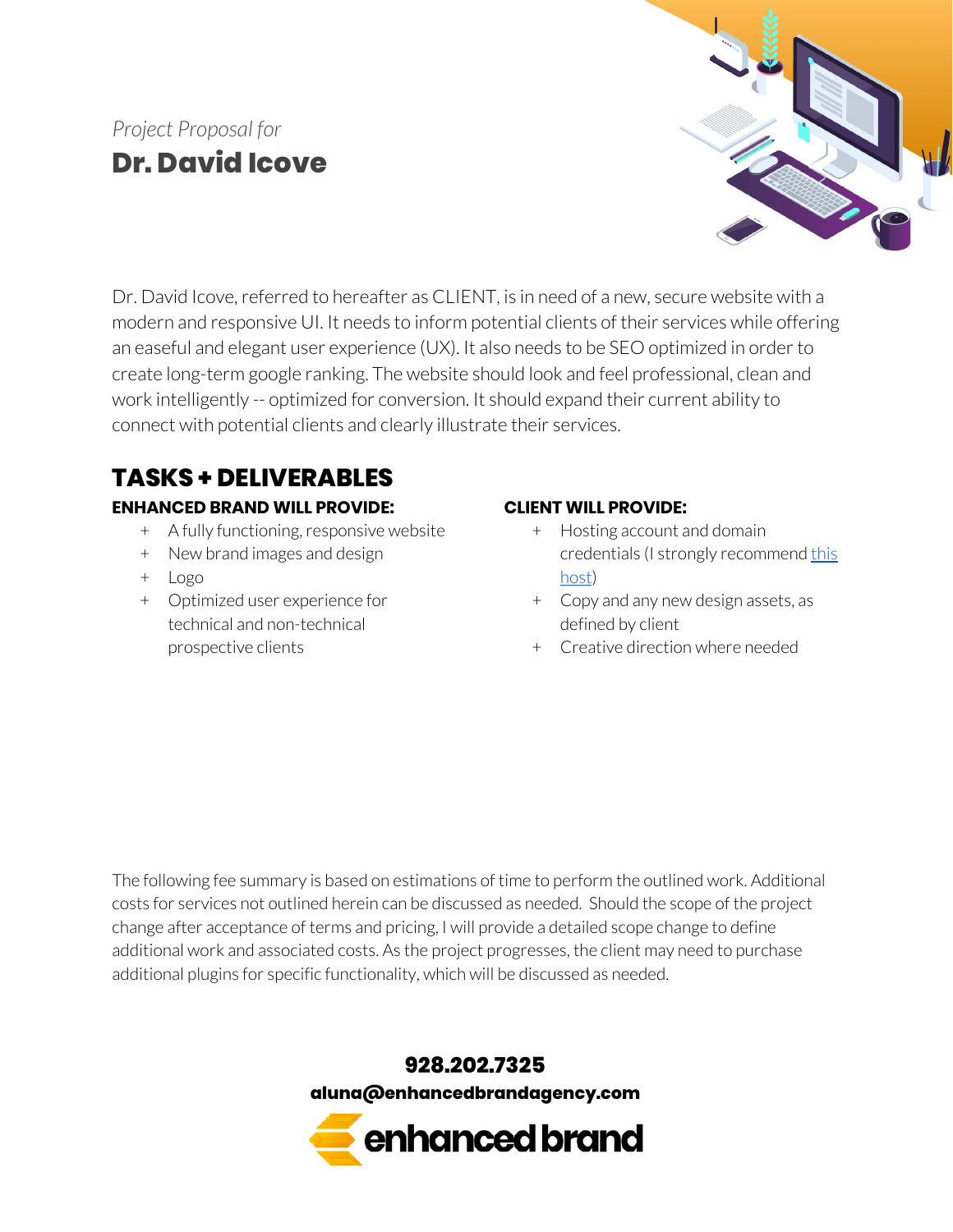### **FEE SUMMARY**



#### **928.202.7325**

**aluna@enhancedbrandagency.com**

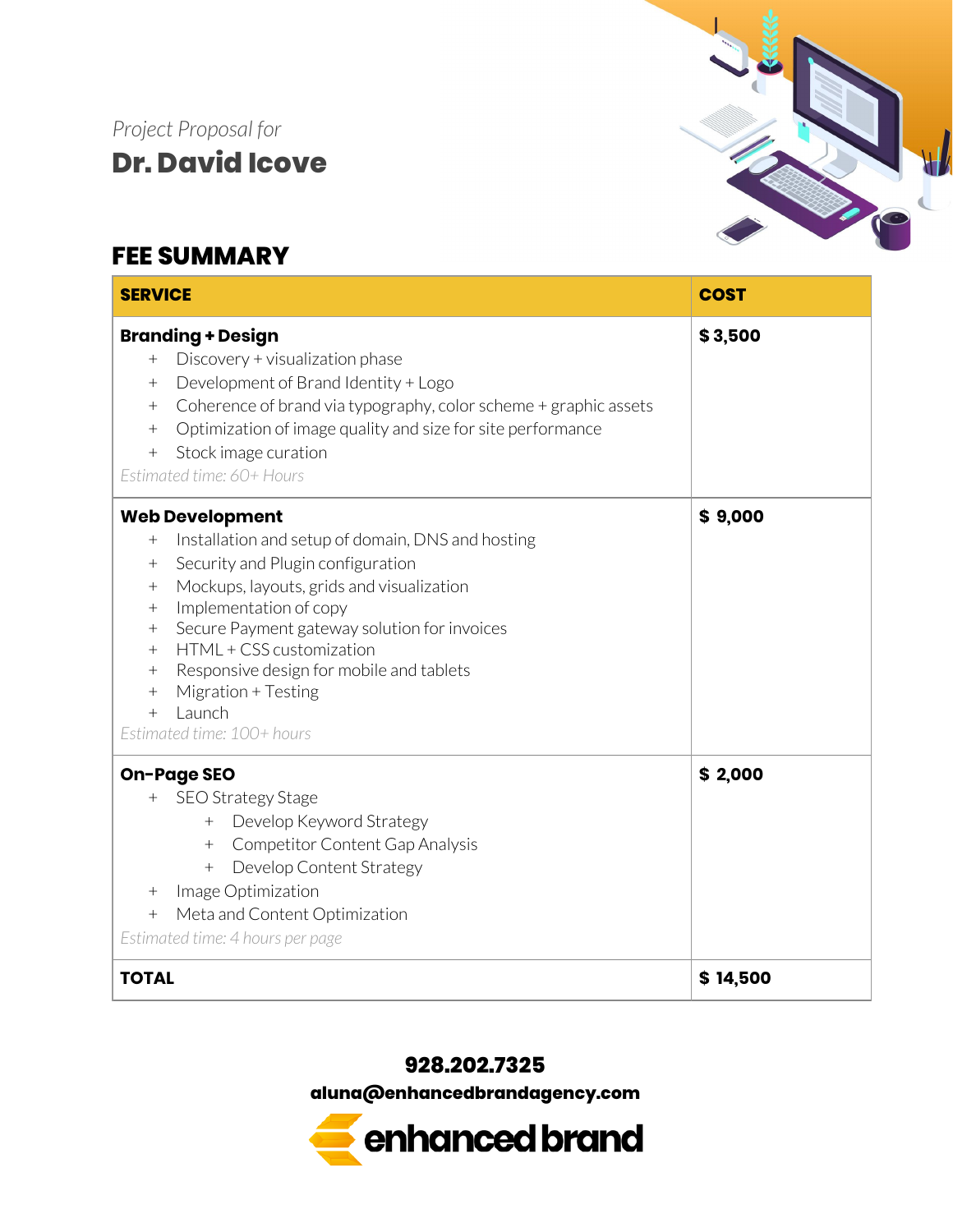## **PROJECT TIMELINE**



Upon submission of any new content and copy by the CLIENT, providing that there may be minor changes, rewrites and additions, the estimated project timeline is projected as:

#### **PHASE ONE: DEVELOPMENT ≈***4 weeks*

*Installation, general layout, brand and look-and-feel developed and presented. (SEO isimplemented at every phase.)*

#### **PHASE TWO: REVISIONS** *≈1-2 weeks*

*Once CLIENT revisions are communicated, changes are implemented and shared.*

#### **Total Project Delivery Timeline:** *6-9 weeks*

#### **PHASE THREE: REFINING ≈***1-3 weeks*

*Upon approval from CLIENT of design, the rest of the content isfully implemented, optimized responsively for all devices and then tested.*

#### **PHASE FOUR: LAUNCH ≈***1-2 days*

*Site is migrated to the domain, fully tested again and launched.*

Where production schedules are not adhered to by the CLIENT, final delivery date will be adjusted accordingly. Enhanced Brand Agency is not responsible for late delivery based on the client's delay in submitted materials, correspondence, feedback and final approval.

### **TERMS OF AGREEMENT**

This Project Agreement sets forth the project specifications, including the proposed scope of services, payment, production and invoicing schedules. This Project Agreement defines the terms and conditions of our working relationship.

*CLIENT:* You agree that you have the authority to enterinto this contract on behalf of your organization. You will give us the credentials and assets we tell you we need to complete the project. You'll review our work, provide feedback and approval in a timely manner.

*ENHANCED BRAND AGENCY:* We have the experience and ability to do everything we've agreed with you and we'll do it all in a professional and timely manner. we'll endeavourto meet every deadline that's set and on top of that maintain the confidentiality of everything you give us.

> **928.202.7325 aluna@enhancedbrandagency.com**

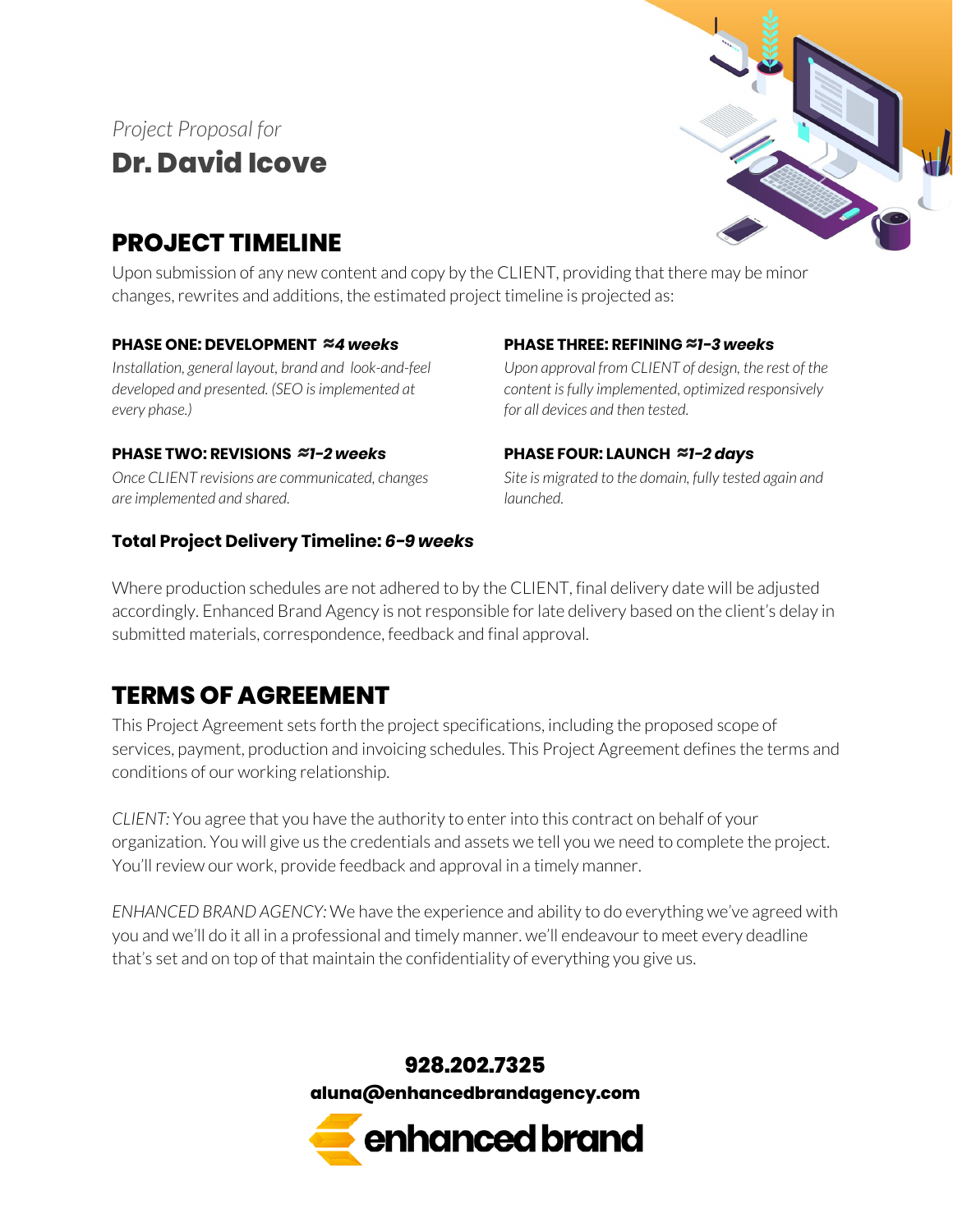

## **DISPLAYING OUR WORK**

We reserve the right to display all aspects of our creative work, including sketches, work-in-progress designs and the completed project on our portfolio and in articles on websites, in magazine articles and in books.

## **TERMS OF PAYMENT**

CLIENT agrees to pay "Sarah Booty" (alias Aluna Conrad) in accordance with the terms specified in this Agreement. We reserve the right to refuse completion or delivery of work until past due balances are paid. All materials or property belonging to CLIENT, as well as work performed, may be retained as security until all due balances are paid.

#### **PAYMENT SCHEDULE**

- 1. Half of the Balance due upon the signing this Contract
- 2. Remainder of Balance due upon completion of **Phase III** (before new site goes live on the domain)

### **Late Payment**

If client does not pay invoice within 30 days of due date, a late fee of 10% per 30 days in violation will be added to the cost.

# **PROJECT COMPLETION**

### **Project Phases**

### **Violation of Contract**

If CLIENT does not pay the full and final amount due on the invoice, client voids all usage and reproduction rights.

No phase of the project will be deemed completed until accepted by CLIENT in writing (email response is acceptable), such acceptance not to be unreasonably withheld or delayed.

### **Final Approval**

If CLIENT delays final approval of the project for more than 30 days afterthe completion date, and all responsibilities are timely completed by Enhanced Brand Agency, the project will be deemed complete and CLIENT will continue to pay the monthly installments until the balance is fulfilled. Upon

> **928.202.7325 aluna@enhancedbrandagency.com**